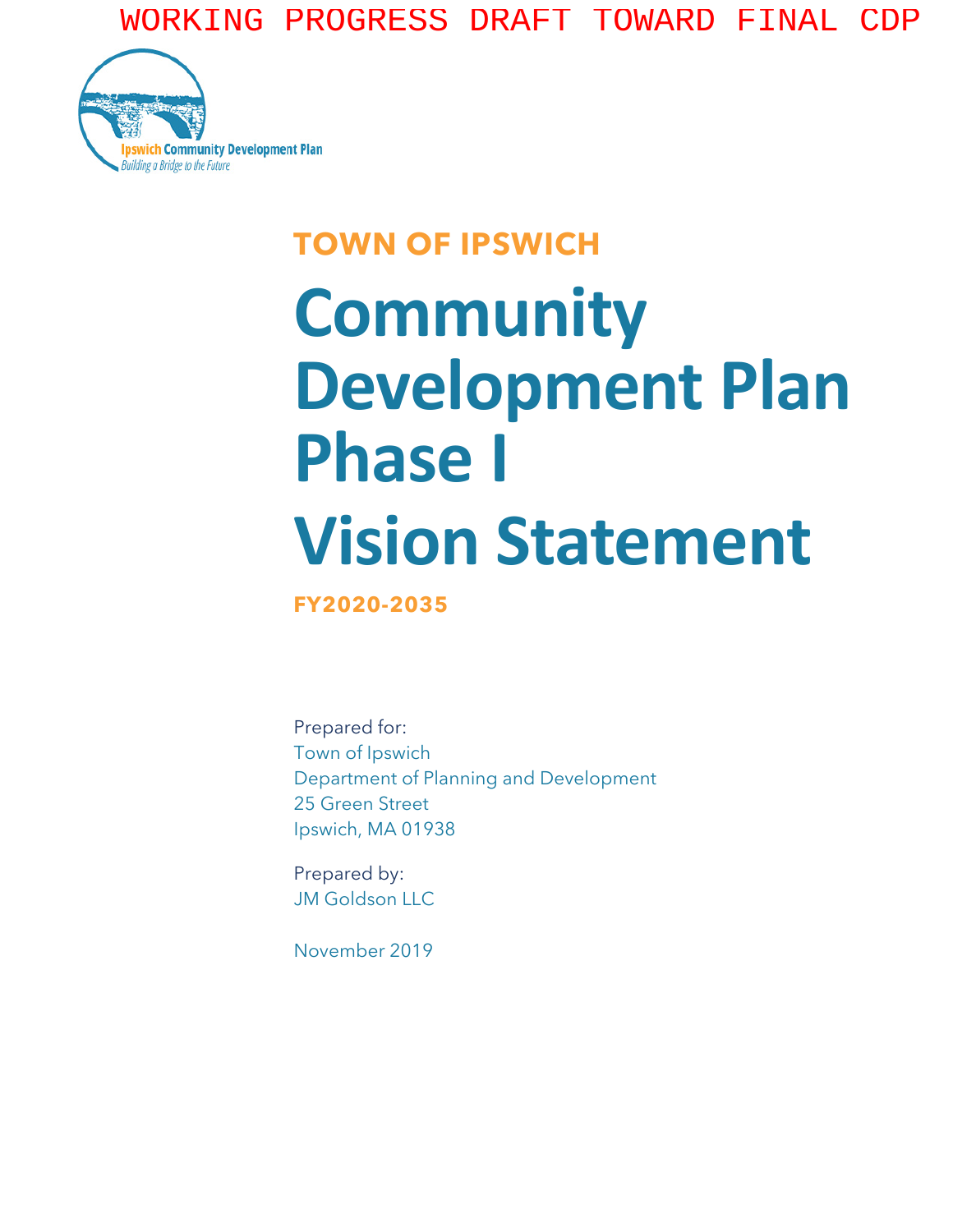## **Ipswich in 2035: Environmentally-Responsive and Responsible**

*As a long-term visionary document, the Ipswich Community Development Plan will build on existing Town initiatives to plan for its physical evolution and growth. The Vision Statement is intended to be broad and*  flexible to hold over time. Only by first imagining where we want to go, can we figure out how to get there. *This vision was initially developed from responses heard at the first community public forum on May 7th 2019 and responses from the online community survey—and later revised based on comments from the second community public forum on September 26th 2019.*

In 2035, Ipswich remains a historic rural community defined by its agricultural and natural resources; its smalltown local businesses; and vibrant historic downtown. But Ipswich is better equipped to quickly respond and appropriately manage change. Key infrastructure and vulnerable populations are protected—or able to easily bounce back—from flooding, drought, heat waves, and other climate events. New development is environmentally-responsive—including being appropriately-scaled and well-designed—and environmentallyresponsible, including appropriately conserving water and energy. The community is able to balance increased economic activity with its small-town charms and provide high-quality town services in a transparent and equitable way. An expanded bike network offers residents safe alternatives to move throughout Ipswich and to access most of the town's destinations, including its natural and recreational resources.

- **RESILIENT AND SUSTAINABLE SERVICES:** Working collaboratively with its partners throughout the North Shore, Ipswich in 2035 is resilient and prepared to meet future challenges. Ipswich River and the Town's marshes, wildlife corridors, and other ecological resources are healthy and thriving. Ipswich is energy independent with its public buildings—and many residential and commercial buildings—powered by clean, renewable energy. In 2035, Ipswich has improved and expanded its public services and infrastructure, particularly its waste management and water supply, to support development. Regional collaborations and connections have improved, particularly around transportation and the water supply. Residents and new development conserve energy and water.
- **RESPONSIVE DEVELOPMENT:** New housing and business development continue to be concentrated in walkable areas, including the downtown and near the train station. Not only is new development sustainable, it pays special attention to the Town's historic character, natural green spaces, walkability, and access to services.
- **ECONOMIC VITALITY:** Diverse commercial development offers new amenities, entertainment, and retail opportunities to residents and to increase the Town's commercial tax base. Existing major employers continue to adapt, innovate, and grow, with supportive regulations in place, such as streamlined permitting, flexible zoning, and transportation connectivity.
- **MORE HOUSING OPPORTUNITIES:** The Town's housing stock in 2035 is a mix of apartments, condominiums, and single-family houses that can accommodate a range of socially and economically diverse households, including young adults, older adults, large families, and people with disabilities.
- **THRIVING DOWNTOWN:** Downtown Ipswich continues to be a popular gathering space for town events, programs, and performances for community members of all ages. The Town continues to foster social connections that celebrate the increasing diversity of its residents. Residents are able to stroll along the Ipswich River using the expanded Riverwalk. Downtown storefronts are still populated by local owneroperated businesses—and more Ipswich residents work from their homes or in town.